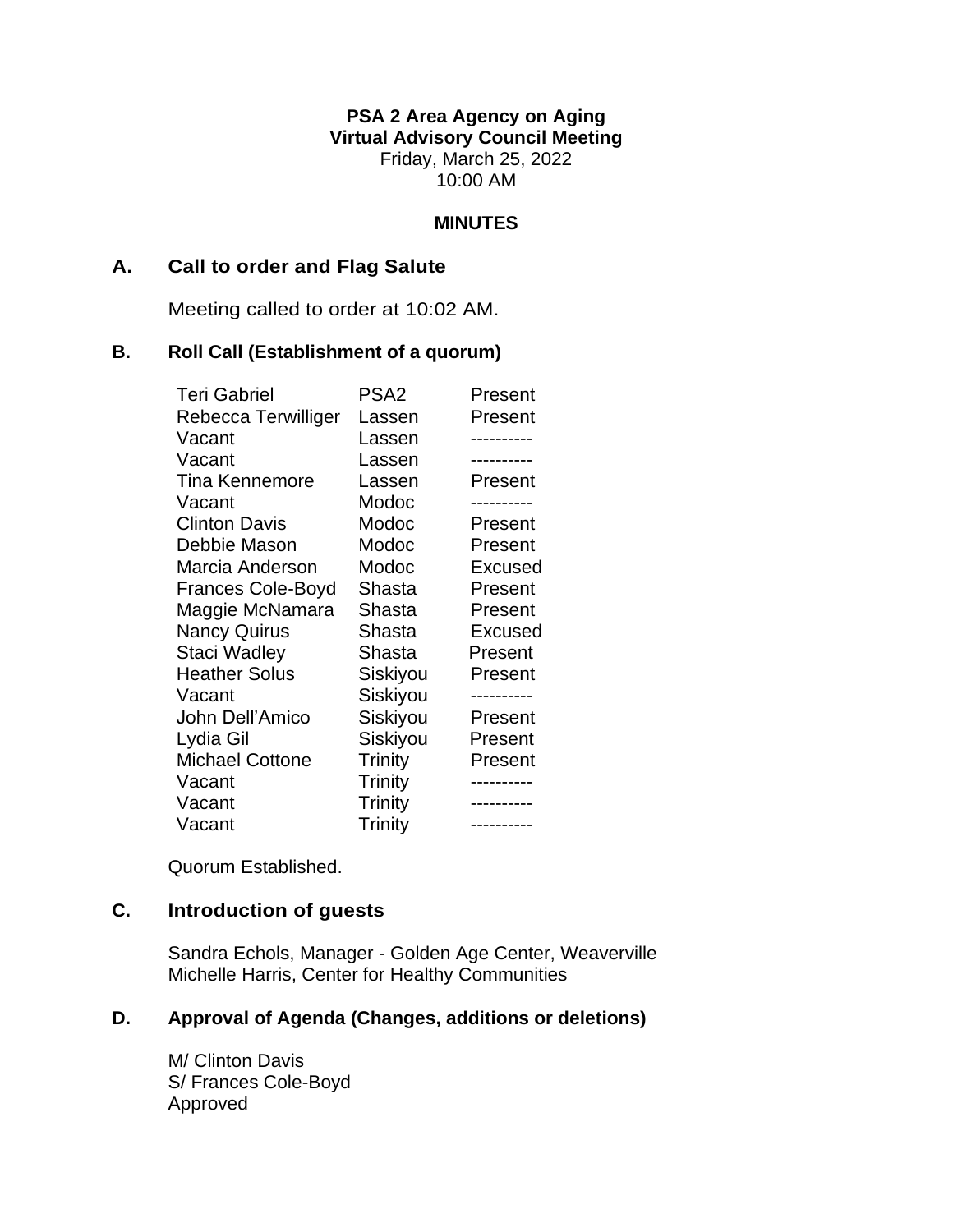## **E. Approval of Advisory Council Meeting Minutes – January 28, 2022**

M/ Debbie Mason S/ Tina Kennemore Approved

### **F. Open Session / Announcements**

(Opportunity to hear comments from the community and for announcements)

Michelle Harris – CSU Chico - Center for Healthy Communities – CalFresh Healthy Living Program in collaboration with Passages Caregiver Resource Center, working on some new flyers that are county-specific and highlight where older adults can go to find prepared meals, hot or frozen, including congregate meals. We would like to get feedback on these flyers, including information about other places where older adults can go for prepared meals. We want to highlight locations where seniors can go to get prepared meals throughout the week. CalFresh Healthy Living – Received additional funds to focus on tribal populations and veterans. We don't have a lot of details at this time. Focus on nutrition education, gardening, physical activity. Title III – Offering Bingocize, but having trouble getting people to come. Focus on Trinity, Lassen, Modoc and Siskiyou. Technology can sometimes be a barrier, May be looking at doing something in person in the future. Teri – Shasta also has Bingocize available through Dignity Connected Living.

Teri Gabriel – Ed Valenzuela has stepped down from chair of the PSA2 Executive Board to be Vice-Chair, and Jill Cox from Trinity County is now the Chair of the PSA2 Executive Board.

Lydia Gill – Participated in the Protein and Produce program in Tulelake. The Family Resource Center is moving to another building, and once it does I want to meet with Kelly Harris, the director, and will attend the TEACH board meeting in April.

Clinton – serve on the board for Southern Cascades EMS, which provides Non-Emergency Medical Transportation (NEMT). We just hired a public relations person to get information out. Anyone doing medical appointments, physical therapy, dialysis, prescriptions, etc. is eligible for free transportation. We serve Lassen and Modoc, and a portion of Siskiyou and Shasta, as well as Trinity Center and parts of Lewiston. If you are on Medicare, and make too much money for Medi-Cal, it is expensive. We are working with legislators to address this. We have units in Dorris, Tulelake, Alturas, Susanville, Burney, Fall River, Adin. If you have questions, contact Clinton. More information at [www.southerncascades.org.](http://www.southerncascades.org/)

### **G. Reports:**

**Chairman's Report** – Nancy Quirus, Vice-Chair

• Update on Advisory Council Activities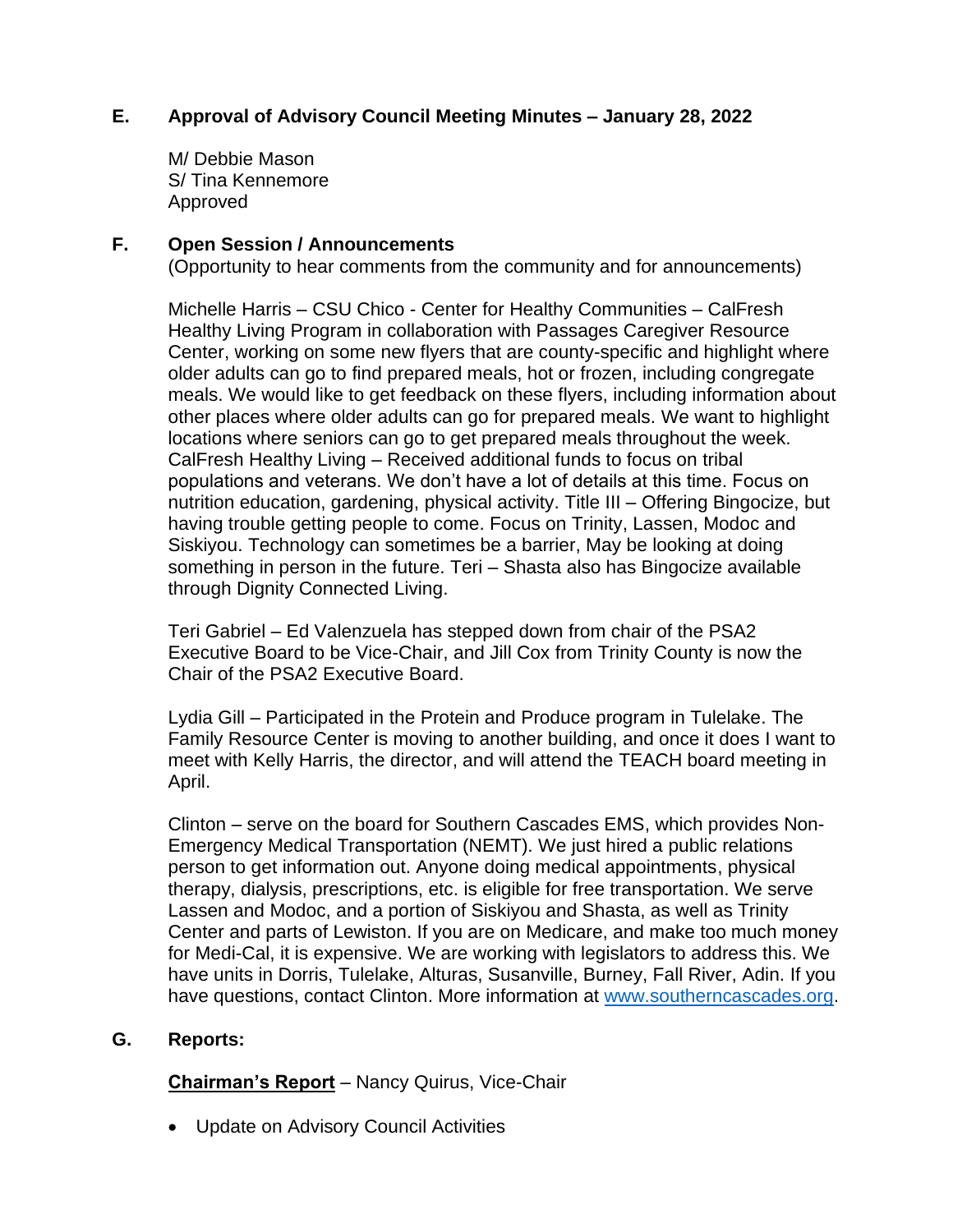Teri – Nancy was able to participate in the last Executive Board meeting on Monday and report on Advisory Council activities. She announced that there are Advisory Council vacancies in Lassen, Modoc, Siskiyou, and Trinity. Nancy also participated in the public hearing that was held on Wednesday and encouraged others at the meeting to attend the meeting today and consider joining the Advisory Council. We placed advertisements in newspapers in the five counties, as well as on the Facebook page. We have had responses and hope to have these vacancies filled soon.

• Advisory Council Membership Report

Advisory Council vacancies in Lassen (2), Modoc (1), Siskiyou (1), and Trinity (3).

### **TACC Report** – Marcia Anderson

• Update on Recent TACC Activities

Teri – Marcia Anderson does plan to participate in next month's TACC meeting. The TACC meeting is usually attended by the PSA2 Advisory Council Chairman, but Nancy, the Vice-Chair, is not able to attend. Marcia's term is expiring and she will not be renewing for another term.

## **CSL Report** – Teri Gabriel

• CSL Election Process Update

I have given out at least three applications for California Senior Legislature. Some individuals who attended the public hearing expressed interest. I got one application back this morning and it will go to the Commission on Aging for verification, then will be returned to the Advisory Council to elect representatives. There are two openings – Senior Senator and Senior Assemblyperson.

### **Nutrition Report** – Michelle Harris for Nancy Quirus

• Update on CalFresh Healthy Living Program

Update provided in Open Session/Announcements

We partnered with Passages Caregiver Resource Center to provide virtual nutrition information on Brain Health. We had an amazing time It was great meeting people and getting to connect. One of our challenges is having to present from evidence-based curriculum. We added a spin around brain health and tailor it more to what people wanted to learn about. Maggie – The participants loved it. They learned a lot. One of the things we talked about was how people already think about nutrition and diet. It was interesting and non-threatening. It would be nice to do it in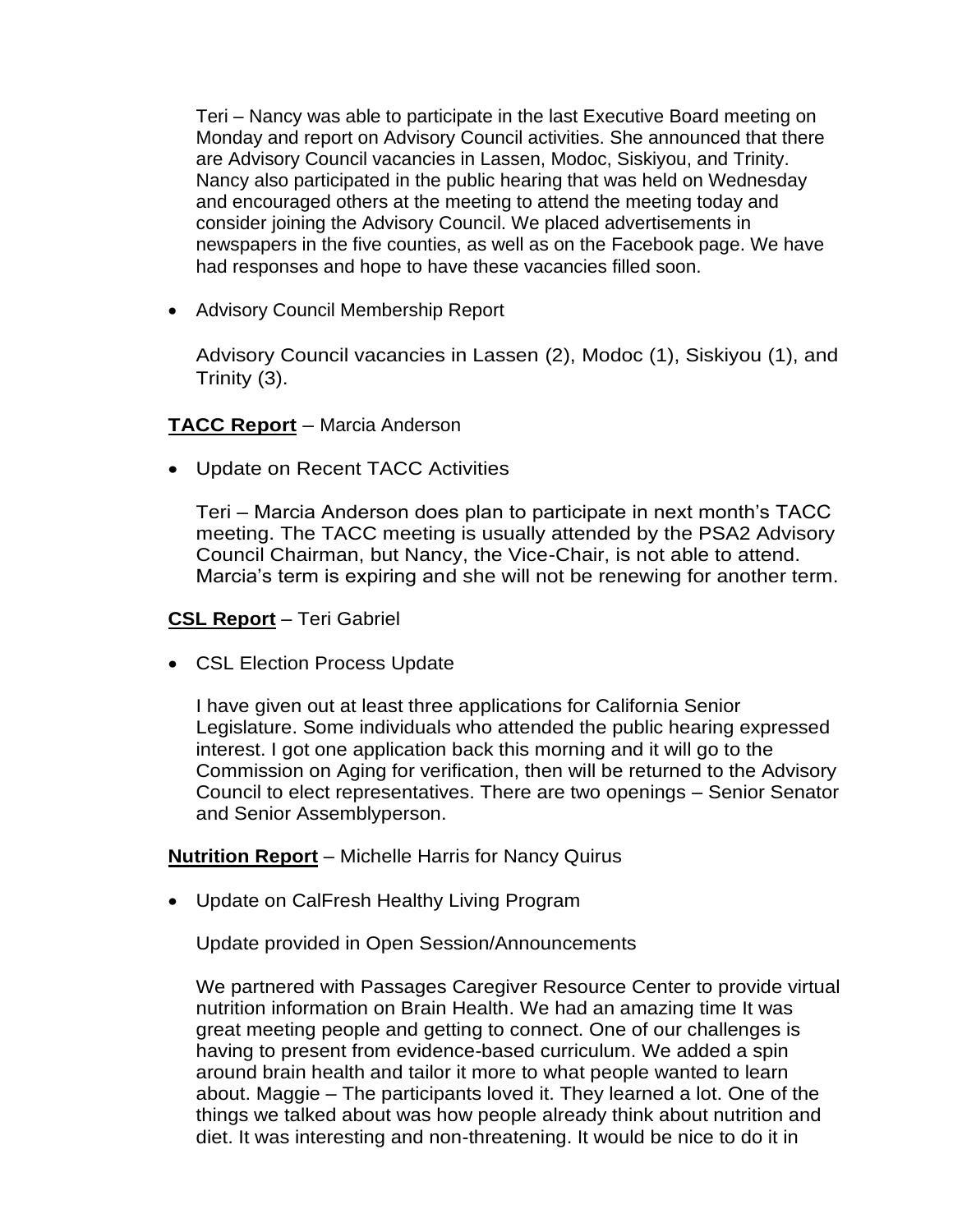person and bring food. Michelle – We worked hard to make it light and relatable. We are ready to present in person when centers are open.

## **Mental Health Services Act (MHSA) Report**

• Update on Each County's MHSA Services Activities

Teri – I am looking forward to coordinating with Siskiyou County MHSA. They have a new MHSA Coordinator who is interested in bringing services for older adults. KIXE is interested in hosting a documentary on suicide prevention. They did not receive the grant they had hoped for, but we have funding for community education and are hoping to bring KIXE and MHSA together for suicide prevention for older adults in rural areas.

## **Food Access Report** – Staci Wadley

• Update on Food Bank and Food Access Activity

SB 1383 requires Tier 1 food waste producers like grocery stores to donate food to organizations. In Shasta County, we have not seen a significant uptick in food donations. Our food bank already picks up at most of the Tier 1 generators.

We will be getting some produce this year via different sources of funding. The food we have available is not always the healthiest, so we are excited to get sources of produces. This produce will potentially be available to everyone, regardless of whether they are eligible to commodities.

Our organization is working with one of our federally qualified health centers. We provide food for their mobile crisis unit and drop-in center. They provide an integrated behavioral health person on the medical floor. Food is often one of the needs they assess for patients.

**Director's Report** – Teri Gabriel, Executive Director

• Update on Program Services during COVID-19 pandemic & Related Funds

Most centers are not open, but there are two that are working on reopening plans. Karuk and Lassen are partially open. They do not have a lot of participants coming in yet.

HICAP has hired a volunteer coordinator position to recruit, educate, and train volunteers.

Ombudsman has a new Program Manager, Jerry Kirouac, and they are working to fill his former position of Ombudsman.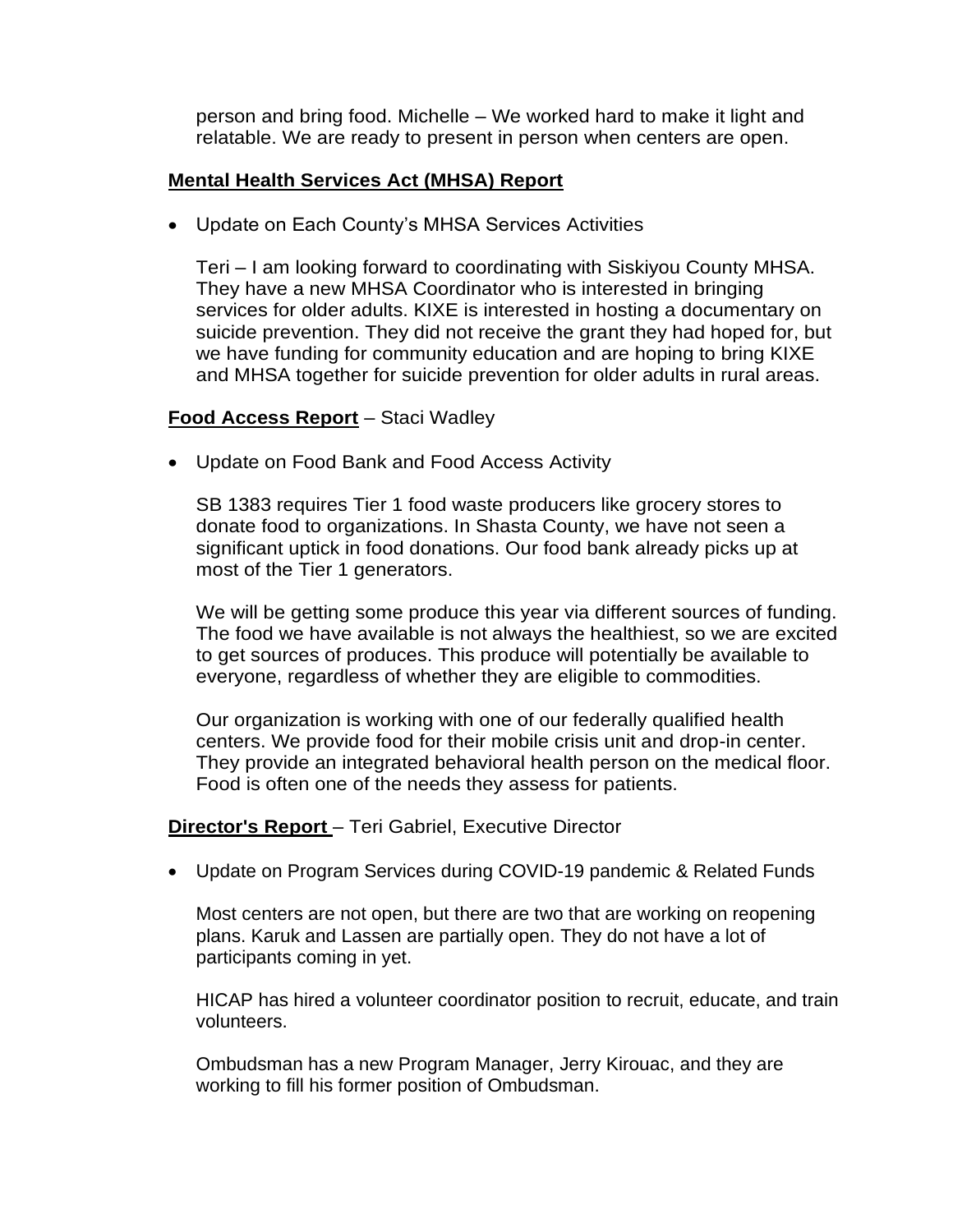Worked with Community Care Licensing (CCL) and the CA Dept of Aging to distribute COVID test kits to facilities in Siskiyou County for use by guests visiting the facility.

Still working with programs on receiving COVID funding (CARES Act and American Rescue Plan).

• Update on PSA2 Direct Service Senior Nutrition Programs

Still trying to get the Trinity nutrition program going in the Weaverville area, in collaboration with the Church of the Nazarene and Dignity Health Connected Living. We hired a program coordinator in January, and he is working to recruit volunteers to deliver meals. We have not publicly announced this yet. We will start by reaching out to previous participants. We are looking at this temporary service to continue with PSA2 funding. Training with Dignity Health may happen next week.

Partnering with local restaurants in Lassen County for the Dine Around Town program. Registered Dietician will modify menus to comply with dietary guidelines. We will recruit for a Program Coordinator for that program.

• Update on Master Plan for Aging Initiatives

We have been working with California Department of Aging on how programs might be impacted. Hubs and Spokes initiative is looking at AAA services. There is a presentation in April on the results of the feedback on the structure and direction of AAAs. I will send out the link for the presentation.

• Other Agency Activity

California Advancing and Innovating Medi-Cal (CalAIM) is intended to break down silos and bring enhanced care management to Medicare and Medi-Cal recipients. This goes beyond normal PSA services.

Working with disability activists and PSA3 on an assessment to determine community needs. We shared our needs assessment that included questions around nutrition, grief & loss and other areas that were not included in their needs assessment. We may reach out to Shasta Advisory Council members for input. This is a pilot project for Shasta, Butte, and Glenn counties that may expand to other counties in the future.

Dignity at Home Fall Prevention Program is wrapping up. We were able to advertise the program on TV and radio and had a lot of response. We are bringing the program back in July and it will be wrapped into our Area Plan. There will be income criteria for eligibility.

Free Caregiver books – Family Caregiver Support Program funding provides free books to caregivers. We reached out to libraries to display these books. We can ship them out and we also have them in our office here.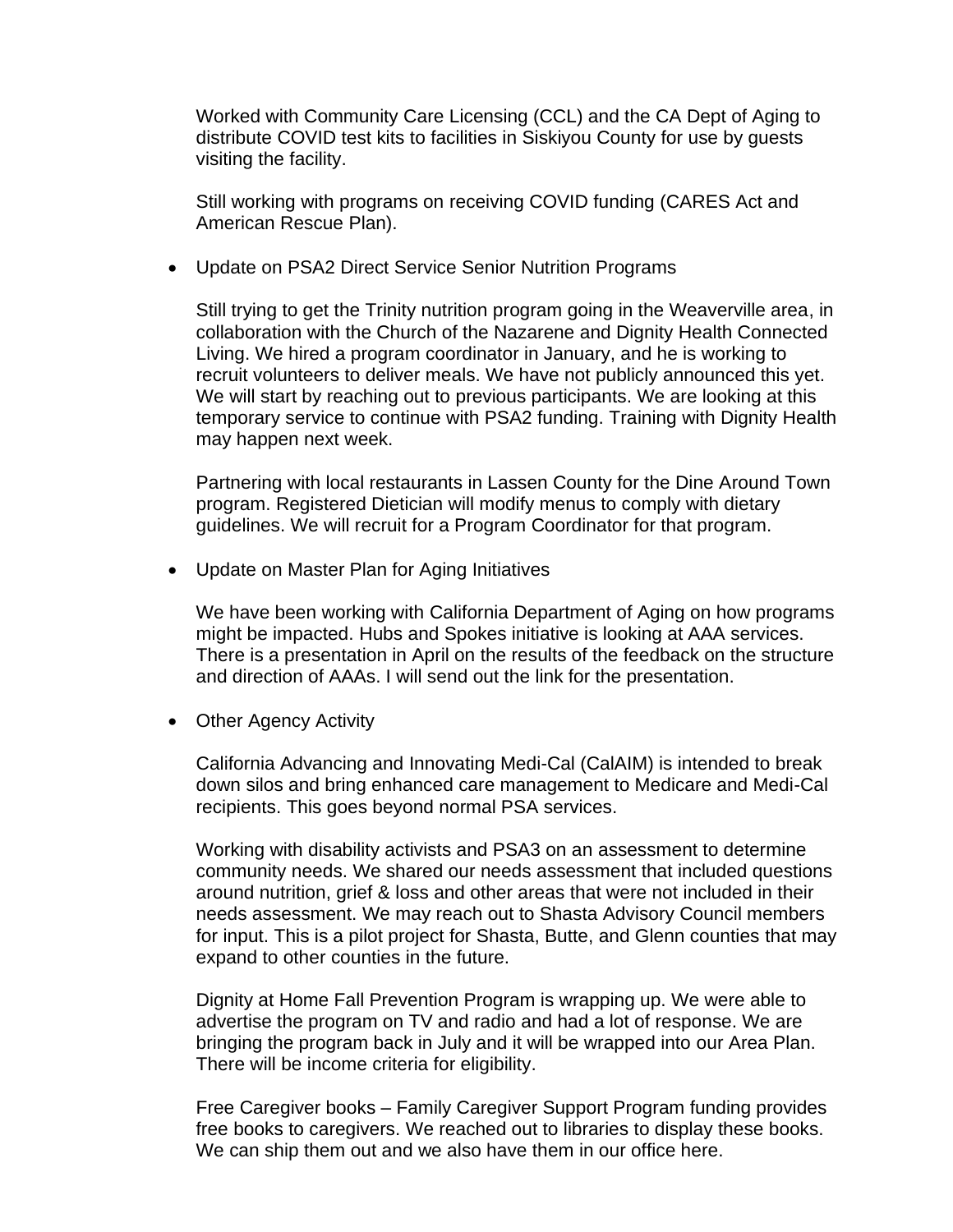## **H. Report on FY 21/22 Area Plan Goals & Objectives Activities**

You have an Activity Report form in your packet. The Area Plan lists the names of Advisory Council members who have expressed an interest in working toward that objective. Please use this form to report your activities related to the Area Plan Goals and Objectives. For example, Staci worked to revamp Goal 3 on Transportation.

Staci – Our staff attended the Social Services Transportation Advisory Committee (SSTAC) meeting and Technical Advisory Committee meeting. SSTAC only meets twice a year. They reviewed the unmet needs report and made recommendations regarding the Sunday service program. We did not provide this service during the pandemic, but were able to use the vehicles and funding to deliver meals during the pandemic. SSTAC made recommendations regarding Sunday service, Summer bus, and RABA service. In Burney, we will be providing the Consolidated Transportation Service Agency (CTSA) service, for seniors and adults with disabilities, that we normally provide in the Redding area.

## **I. Approval of FY 22/23 Proposed Area Plan Goals & Objectives**

• Revised Goal 2 D re: Advisory Council News Brief

This goal was previously related to the Senior Services Booklet. The recommend was made to change this to a news brief that would be easier to update and distribute as an insert to the HICAP newsletter. Marcia, Nancy, and Maggie worked to revise this objective. The news brief will still include information on services, wellness tips, new laws, etc.

• Revised Goal 2 F re Alzheimer's Disease & Dementia Community **Education** 

Added more refined information on caregiving and a broader focus on Alzheimer's Disease and dementia, caregiver education, and preventing exploitation and abuse of older adults with dementia.

We had a public meeting regarding these changes on March 23, 2022.

M/ Staci Wadley S/ John Dell'Amico To approve the changes to FY22/23 Goal 2, Objectives D & F Approved.

### **J. Discussion on Advisory Council's Year-End Report to the Executive Board**

Report will be presented to the Advisory Council and Executive Board Collaborative Meeting in June. This report is a summary of what the Advisory Council worked on during the year. Be sure to get your Activity Reports in to Mike Cottone.